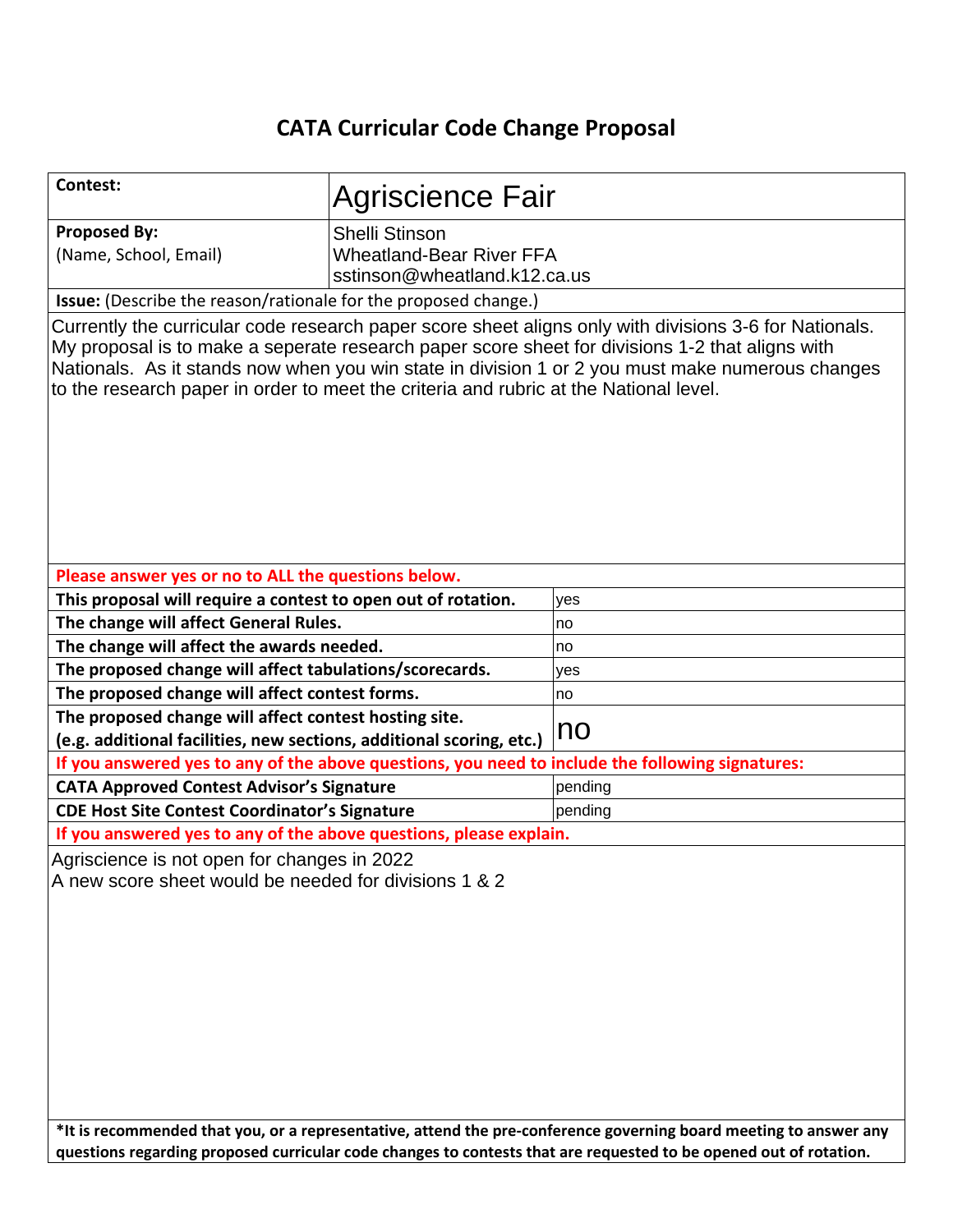**Description:** (Describe what is changing.)

Simply add a research paper score sheet for divisions 1-2

**Proposed CATA Code Change:** (Only include the section that the proposed change pertains to – do not include the entire contest. Reference numbered section. If editing text show new text with old text in parenthesis. For large changes set track changes in the Word document and attach the file, with edits, to this document when submitting.)

Curricular code attached with changes in red. I will retype the score sheet in the next few days and generate a better copy next week. Sorry, ran out of time.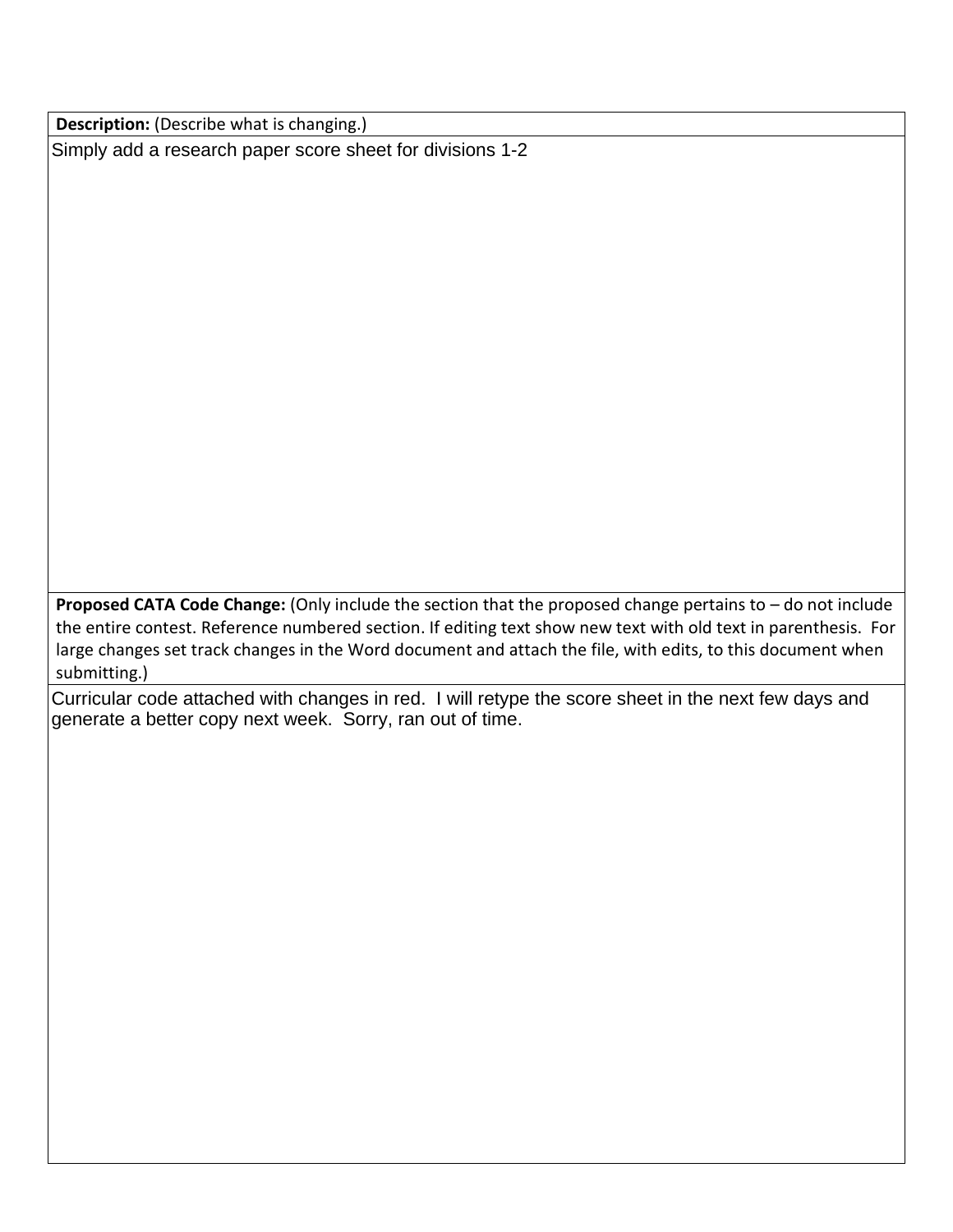## **Revised 6/2021**

## **Purpose and Standards**

The FFA Agriscience Fair recognizes middle and high school students who are studying the application of scientific principles and emerging technologies in agricultural enterprises.

#### **Goals**

- Provide students with an opportunity to use the scientific process.
- Provide students an opportunity to achieve local, state and national recognition for their accomplishments in agriscience.
- Reinforce skills and principles learned in agriscience courses.
- Provide an opportunity for students to demonstrate and display agriscience projects that are products of their agriscience courses.
- Provide recruiting and promotional opportunities for agriscience programs.

Foundation Standards: 1.0 Academic (1.1 Math, 1.2 Science), 2.0 Communications (2.1-2.4), 4.0 Technology, 5.0 Problem Solving and Critical Thinking, 6.0 Health and Safety, 7.0 Responsibility and Flexibility, 8.0 Ethics and Legal Responsibilities, 9.0 Leadership and Teamwork (Team Projects), 10.0 Technical Skills, 11.0 Demonstration and Application.

Pathway Standards: All pathway standards (A-G) are addressed according to specific agriscience category.

## **Contestants**

Any 7th - 12th grade student enrolled in an agriculture course is eligible to exhibit at the Fair. The student's agricultural education teacher must certify all projects entered.

#### **Classes**

| <b>Class</b> | <b>Individual Points</b> | <b>Team Points</b> |
|--------------|--------------------------|--------------------|
| Paper        | 100                      | 300 (25%)          |
| Exhibit      | 50                       |                    |
| Interview    |                          | 360 (75%)          |
| <b>TOTAL</b> | 150                      | 660                |

See notes under rules.

## **Tie Breaker**

If a tie exists, the winning projects will be determined by highest paper score. If a tie still exists, the common panel of judges will determine the winner.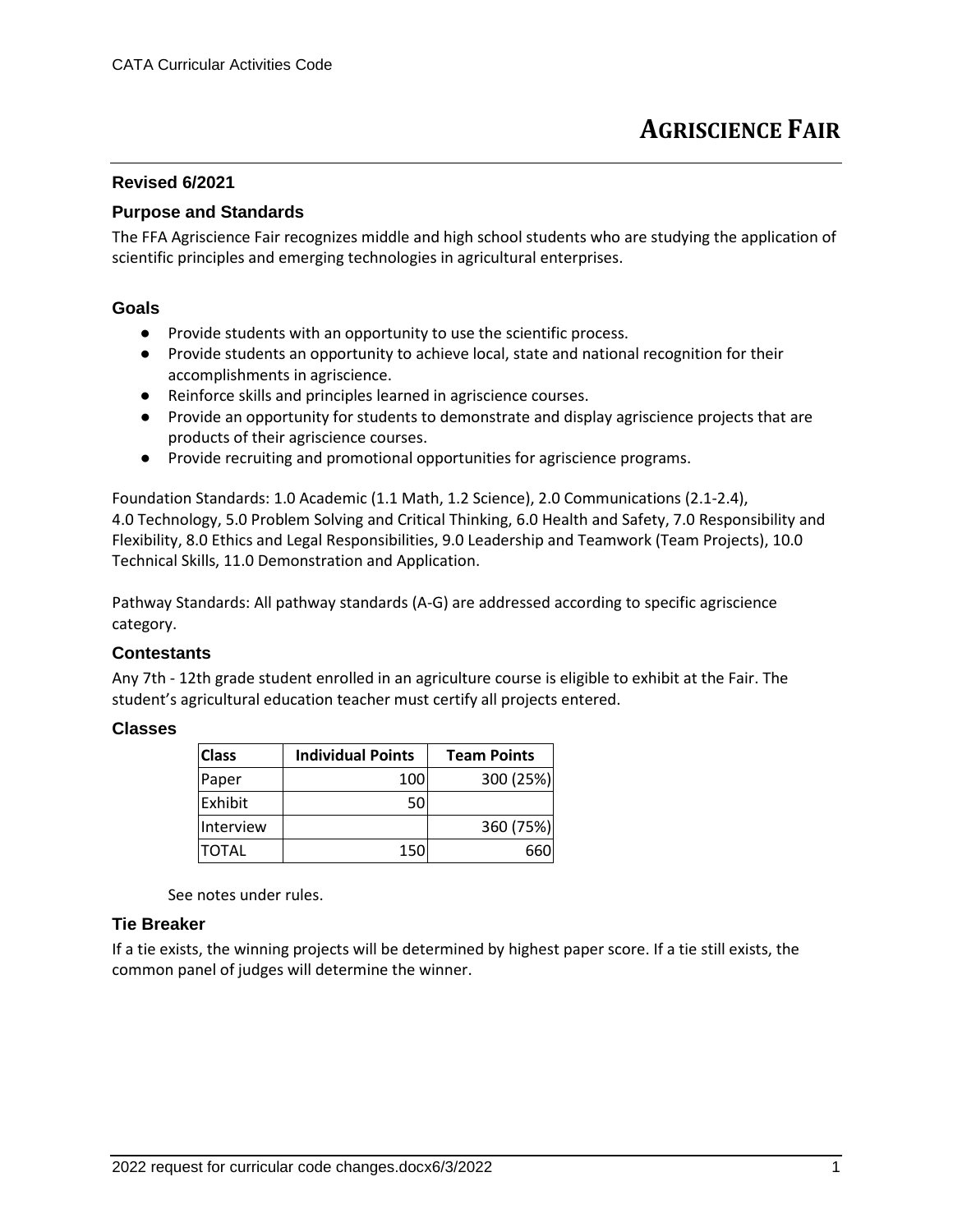## **Agriscience Fair Rules**

- I. Judging Divisions
	- A. Division I Individual member in grades  $7<sup>th</sup>$  &  $8<sup>th</sup>$  (Discovery)
	- B. Division II Team of two members in grades  $7<sup>th</sup>$  &  $8<sup>th</sup>$  (Discovery)
	- C. Division III Individual member in grades  $9^{th}$  &  $10^{th}$  (Novice)
	- D. Division IV Team of two members in grades  $9^{th}$  &  $10^{th}$  (Novice)
	- E. Division V Individual member in grades  $11^{th}$  &  $12^{th}$  (Advanced)
	- F. Division VI Team of two members in grades  $11^{th}$  &  $12^{th}$  (Advanced)
- II. Judging Categories

There are six different categories. They are:

### **Food Products and Processing Systems (FPP)**

The study of product development, quality assurance, food safety, production, sales and service, regulation and compliance and food service within the food science industry.

Examples:

- Effects of packaging techniques on food spoilage rates
- Resistance of organic fruits to common diseases
- Determining chemical energy stored in foods
- Control of molds on bakery products

### **Environmental Services/Natural Resource Systems (ENR)**

The study of systems, instruments and technology used in waste management; the study of the management of soil, water, wildlife, forests and air as natural resources and their influence on the environment. Examples:

- Effect of agricultural chemicals on water quality
- Effects of cropping practices on wildlife populations
- Compare water movements through different soil types

#### **Animal Systems (AS)**

The study of animal systems, including life processes, health, nutrition, genetics, management and processing, through the study of small animals, aquaculture, livestock, dairy, horses and/or poultry.

Examples:

- Compare nutrient levels on animal growth
- Research new disease control mechanisms
- Effects of estrous synchronization on ovulation
- Compare effects of thawing temperatures on livestock semen
- Effects of growth hormone on meat/milk production

#### **Plant Systems (PS)**

The study of plant life cycles, classifications, functions, structures, reproduction, media and nutrients, as well as growth and cultural practices, through the study of crops, turf grass, trees and shrubs and/or ornamental plants. Examples:

- Determine rates of transpiration in plants
- Effects of heavy metals such as cadmium on edible plants
- Compare GMO and conventional seed/plant growth under various conditions
- Effects of lunar climate and soil condition on plant growth
- Compare plant growth of hydroponics and conventional methods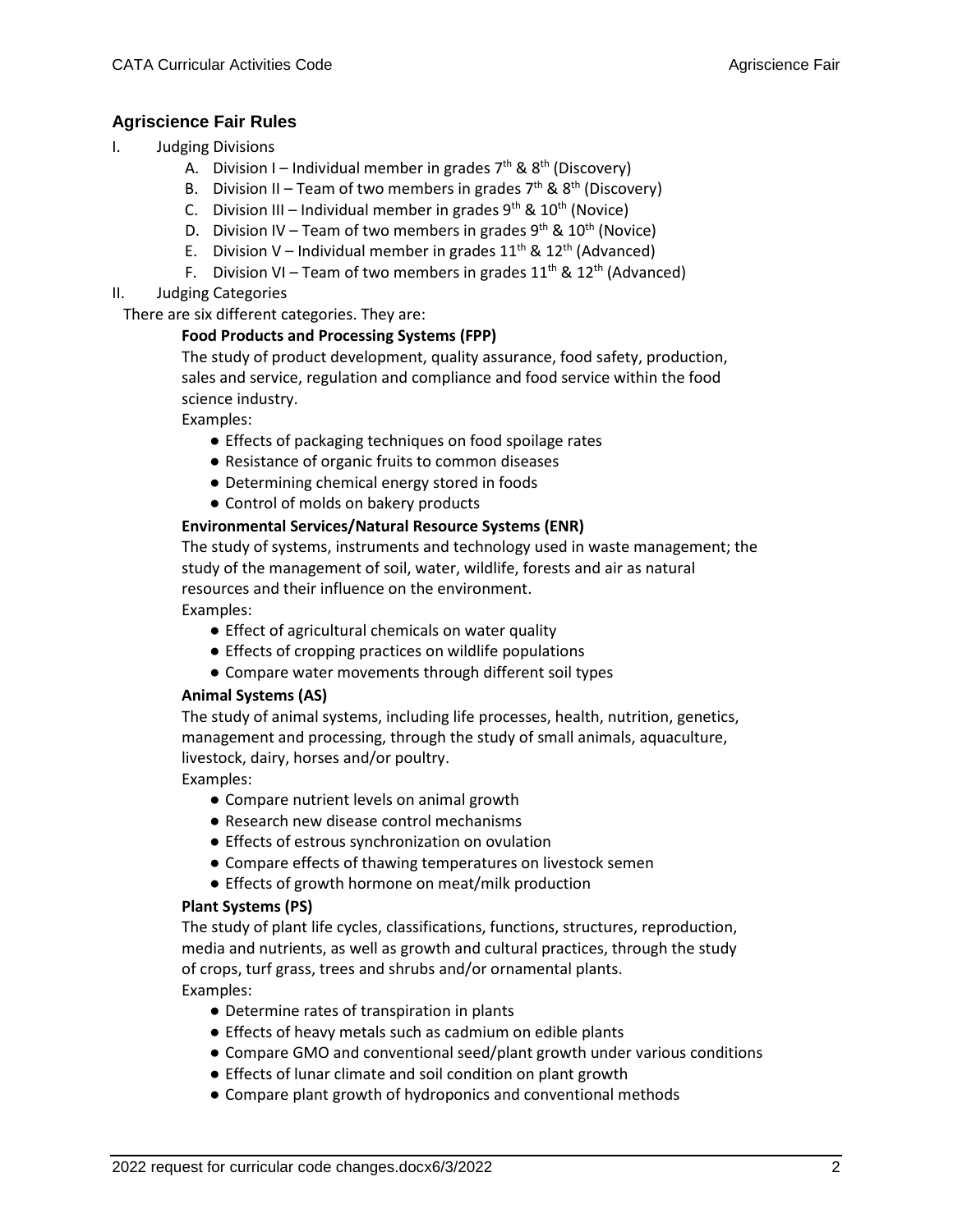## **Power, Structural and Technical Systems (PST)**

The study of agricultural equipment, power systems, alternative fuel sources and precision technology, as well as woodworking, metalworking, welding and project planning for agricultural structures. Examples:

- Develop alternate energy source engines
- Create minimum energy use structures
- Compare properties of various alternative insulation products
- Investigation of light/wind/water energy sources

### **Social Systems (SS)**

The study of human behavior and the interaction of individuals in and to society, including agricultural education, agribusiness economic, agricultural communication, agricultural leadership and other social science applications in agriculture, food and natural resources.

Examples:

- Investigate perceptions of community members towards alternative agricultural practices
- Determine the impact of local/state/national safety programs upon accident rates in agricultural/natural resource occupations
- Comparison of profitability of various agricultural/natural resource practices Investigate the impact of significant historical figures on a local community Determine the economical effects of local/state/national legislation impacting agricultural/natural resources

## **If the judges feel the project doesn't match the category it will be disqualified. Teachers should use the National FFA Agriscience website and the National FFA Category Jot Form to clarify the correct category for projects prior to submission.**

- III. There shall be six categories at the Agriscience Fair.
	- A. Individual and team projects will be judged separately within each of the six categories. There will be winners designated from each of the six divisions in all six categories.
	- B. At the State Finals competition, all projects in each division within each category will be placed through 3rd place and the results will be distributed.
	- C. All winners from Divisions I through VI will be selected on ranking from the display board and paper. Each division will produce a winner which will represent California in National FFA Competition. Projects selected to represent a Chapter Group will still be judged in the traditional manner to compete for category honors and the chance in the National FFA Competition.
	- D. Chapters will be allowed to enter as many exhibits per category as they choose.
	- E. Individual and team projects that receive first place or represent California at the National Agriscience Fair are indefinitely banned from competing in the same category and division.
- IV. Selection of the State Champion Chapter Group.
	- A. For the selection of the overall top five State Champion Chapter Group, in each division Discovery ( $7<sup>th</sup>$  & 8<sup>th</sup> grade), Novice (9<sup>th</sup> & 10<sup>th</sup> grade), and Advanced (11<sup>th</sup> & 12<sup>th</sup> grade) schools in the Agriscience Fair, each chapter will select three projects to be considered for the Chapter Group competition. The three projects may be composed of individual or team projects. Discovery Chapter groups will consist of projects from Divisions I and/or II any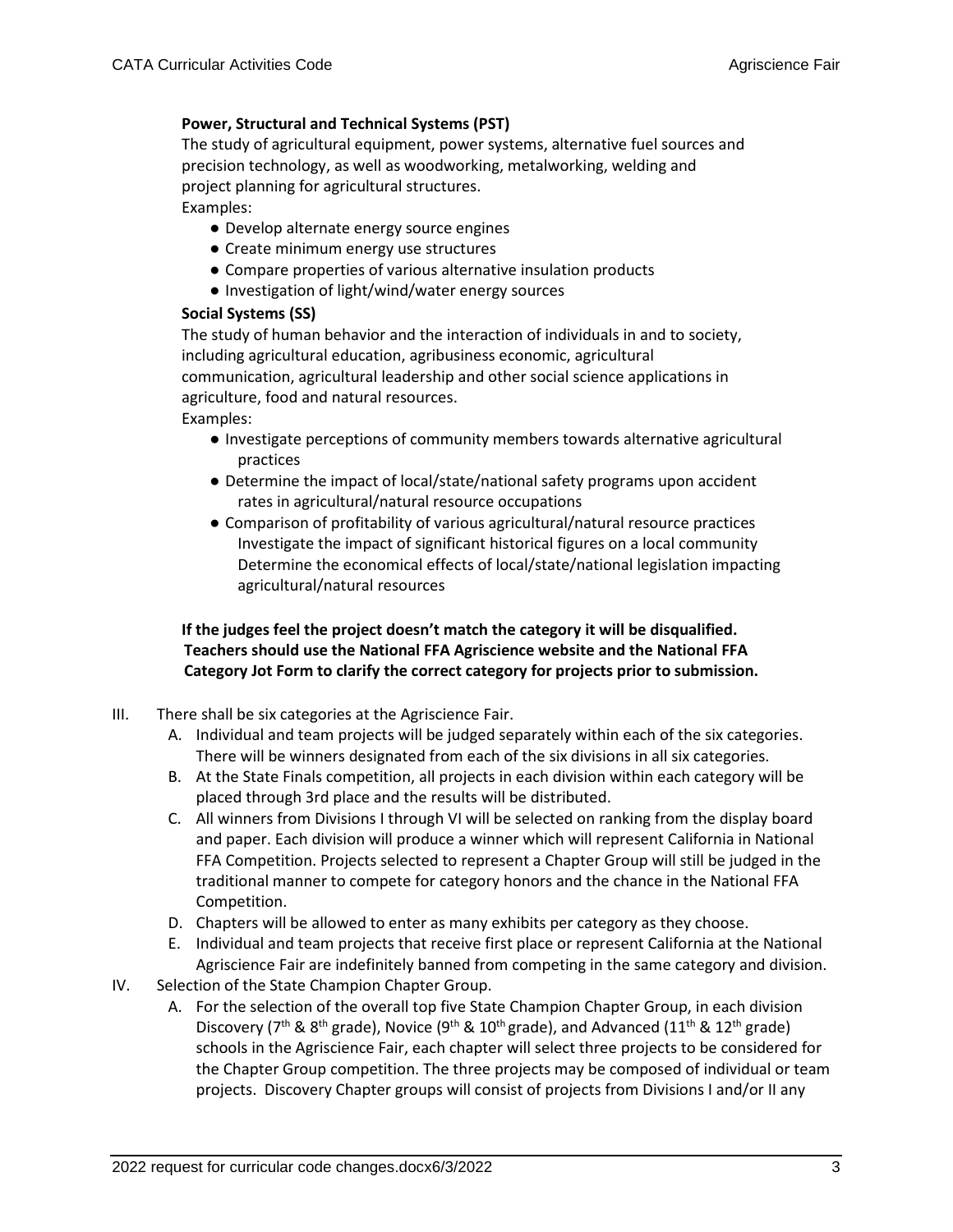category. Novice Chapter groups will consist of projects from Division III and/or IV any category. Advanced Chapter groups will consist of projects from Division V and/or VI any category.

- B. Teams will be identified when papers are submitted and any substitutions must be made with the contest coordinator 30 days prior to competition by 8 a.m.
- C. A maximum of five Chapter Groups per division (as defined in part A of this section) as determined by a screening panel using the appropriate prequalifying rubric to score written reports and display boards, will be interviewed for the Chapter Group competition at the California State FFA Conference. All remaining teams will be placed using written report screening score only. Chapter Groups will be notified seven days prior to competition.
- D. Judging and scoring of projects will be modeled after the National FFA Agriscience Fair. The student or students from each project must be in attendance for a ten (10) minute presentation and interviewed on the day of the competition. A common panel of judges will interview the student or students making up each team. Interviews will take place in front of the students' display board.
- E. Scoring the projects will be based on the three (30) ten (10) minute student interview and five (5) minutes for the judges to review the paper and display board. The judges will use the National Agriscience scorecard for judging the projects and score sheets from the judges will be added up from each project to compose the chapter's overall Chapter Group score.
- F. The Chapter Group will be placed first through fifth based on overall Chapter Group points and there shall be awarded a team championship at the Discovery, Novice, and Advanced levels.
- V. Exhibit Requirements
	- A. Each student and/or team of students may enter only one project. Projects entered by a team of two students are allowed.
	- B. Exhibited projects and research papers shall be the result of the student(s) own efforts.
	- C. Judges will request at least the top three to top six manuscript scored papers for scoring of display boards in each category and division in a virtual format through AET.
	- D. Only the requested display boards will be on display at the California FFA Leadership Conference.
	- E. If an exhibit becomes unsafe or unsuitable for display during the Fair, it will be removed and deemed ineligible for any awards.
	- F. Projects, which involve vertebrate animals, must conform to the **California State Education Code Section 514540**. In general, this code section says that you must not do an experiment that would in any way cause pain, harm or death to the animal. Experiments on live animals involving surgery, the removal of parts, injection of harmful chemicals, exposure to harmful environments, etc., are not acceptable at the FFA Agriscience Fair.
	- G. Live vertebrates are not permitted at the Fair.
	- H. Lasers may not be used in any exhibit.
	- I. No exhibit shall have open flames. Any part of an exhibit that can get hotter than 100 degrees Celsius (boiling water temperature) must be adequately protected from its surroundings.
	- J. If your exhibit includes electrical wiring or devices, they must be safe. For voltages above 20 volts you must take some special precautions. Even if you do not use higher voltages, make all your connections secure and provide suitable protection against short circuits, etc.
	- K. All wiring carrying more than 20 volts must be well insulated. Also the connections must either be soldered or secured by UL approved fasteners. The wire used must be insulated adequately for the maximum voltage that will be present and the wire must be of sufficient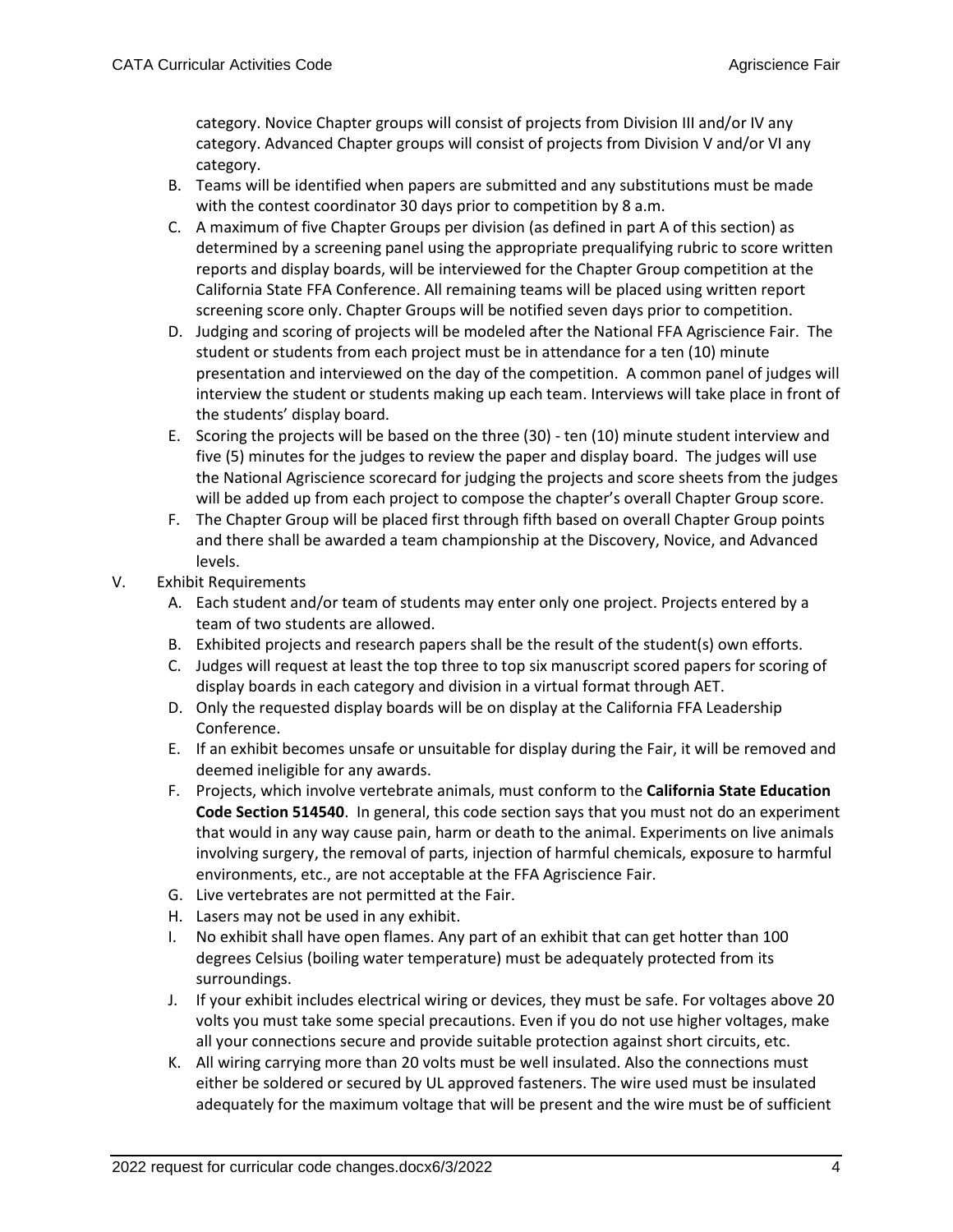size to carry the maximum current you anticipate. You may not use open knife switches or doorbell-type push buttons in circuits using more than 20 volts.

- L. If your exhibit will be connected to 120-volt AC power (plugged into a wall outlet), you must provide fuses or circuit breakers to protect not only your exhibit but also any others that may share the same source of power. The power cord you use must be UL approved for the voltage and current it will be carrying, and it must be at least 1.8 meters (6 feet) long.
- M. Exhibits requiring voltage in excess of 120 volts AC are not allowed.
- N. Dangerous and combustible materials are prohibited.
- O. Toxic and hazardous chemicals are prohibited.
- P. Each exhibit may consist of one or more continuous panels of information and any objects the student wishes to display within the guidelines. The exhibit panels must be constructed so that they are stable and free standing. The exhibit panels may be of poster board construction.
- Q. The official maximum size for an Agriscience Fair project is 48 inches wide by 39 inches deep (the distance from front to back) by 5 feet high.
- R. All Agriscience projects **must** have a board tag containing the following information attached to the **front** upper right hand corner of the exhibit and on each research paper cover/title page or board will be disqualified:
	- Name of person(s) responsible for developing project
	- Chapter Name
	- Category Name Entered
	- Division Entered (Division I, II, III, IV, V, VI)
- VI. Exhibited projects and research papers shall be the result of the student(s) own efforts. The statement of originality must be submitted as the first page of the field book. Failure to submit the complete statement of originality with the field book will disqualify the research project.

| Sample Statements of Originality (Student and Instructor) |                                                                                                                                                        |
|-----------------------------------------------------------|--------------------------------------------------------------------------------------------------------------------------------------------------------|
|                                                           | have defined, researched, and written my own paper and am responsible for the<br>preparation of this exhibit during the _________________ school year. |
| Signature                                                 | Date                                                                                                                                                   |
| as the<br>true.                                           | FFA chapter advisor, verify that this statement of originality is                                                                                      |
| Signature                                                 | Date                                                                                                                                                   |

If this statement is found to be untrue, the research project will be disqualified.

- VII. **Each exhibit must present original field data uploaded through AET along with the submission of the display board in AET or the project will be disqualified.**
	- A. Data in the field book will be collected from June 1 of the current academic year unless it is identified as an extension project as defined by the National FFA.

## VIII. Set-up Requirements

A. The State Agriscience Fair will be held in conjunction with the California FFA Leadership Conference.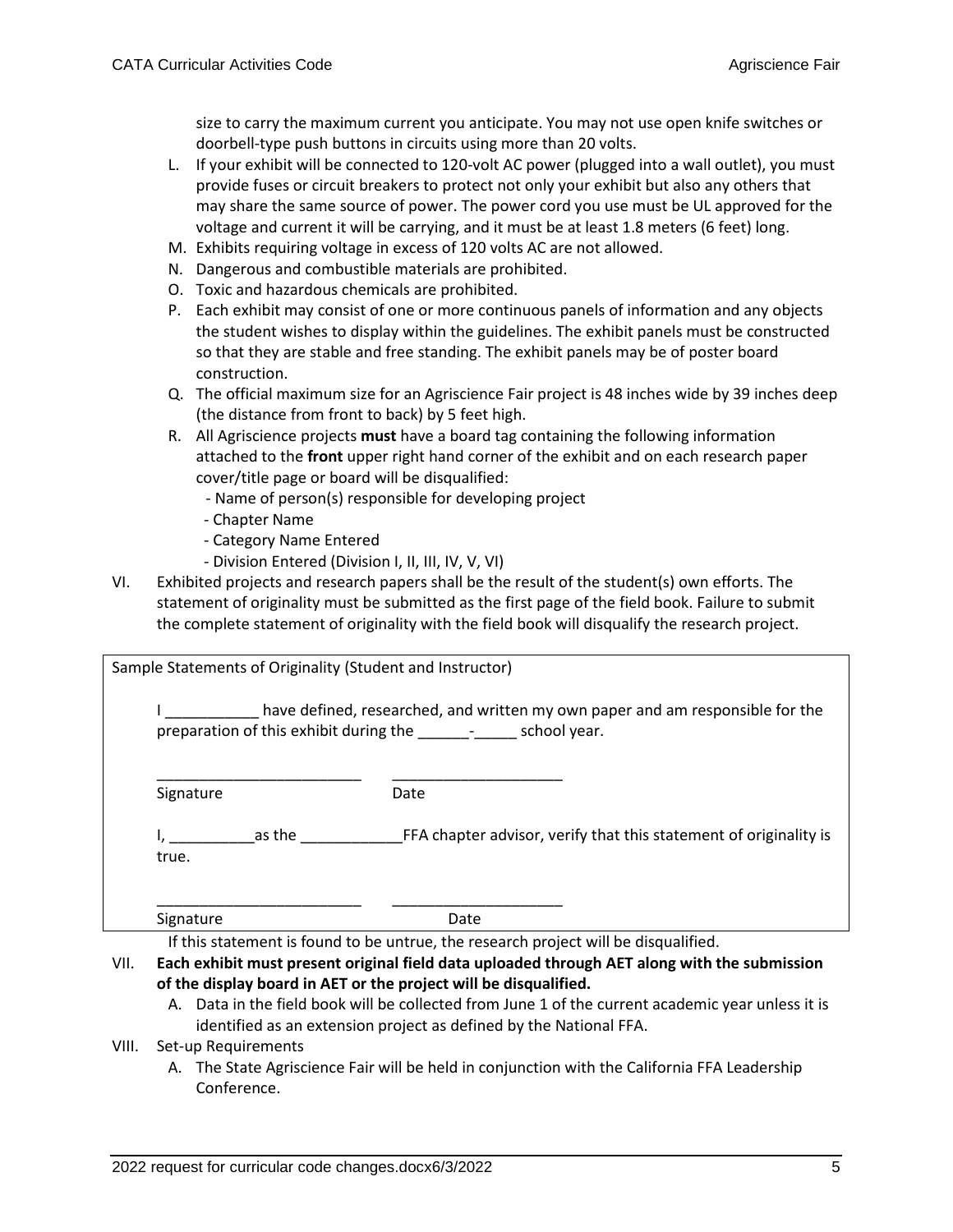- B. Exhibitors identified by the judges must have their projects set up on the date and time specified by the State FFA Advisor.
- C. Judging will occur prior to the California FFA Leadership Conference, with only the top display boards invited to display on the date and time specified by the State FFA Advisor.
- IX. Scoring of Boards
	- A. Each category and division may have a minimum of the top three to top six scored based on the paper score and consensus of the judges in that category and division. Finalists will be notified seven days prior to competition.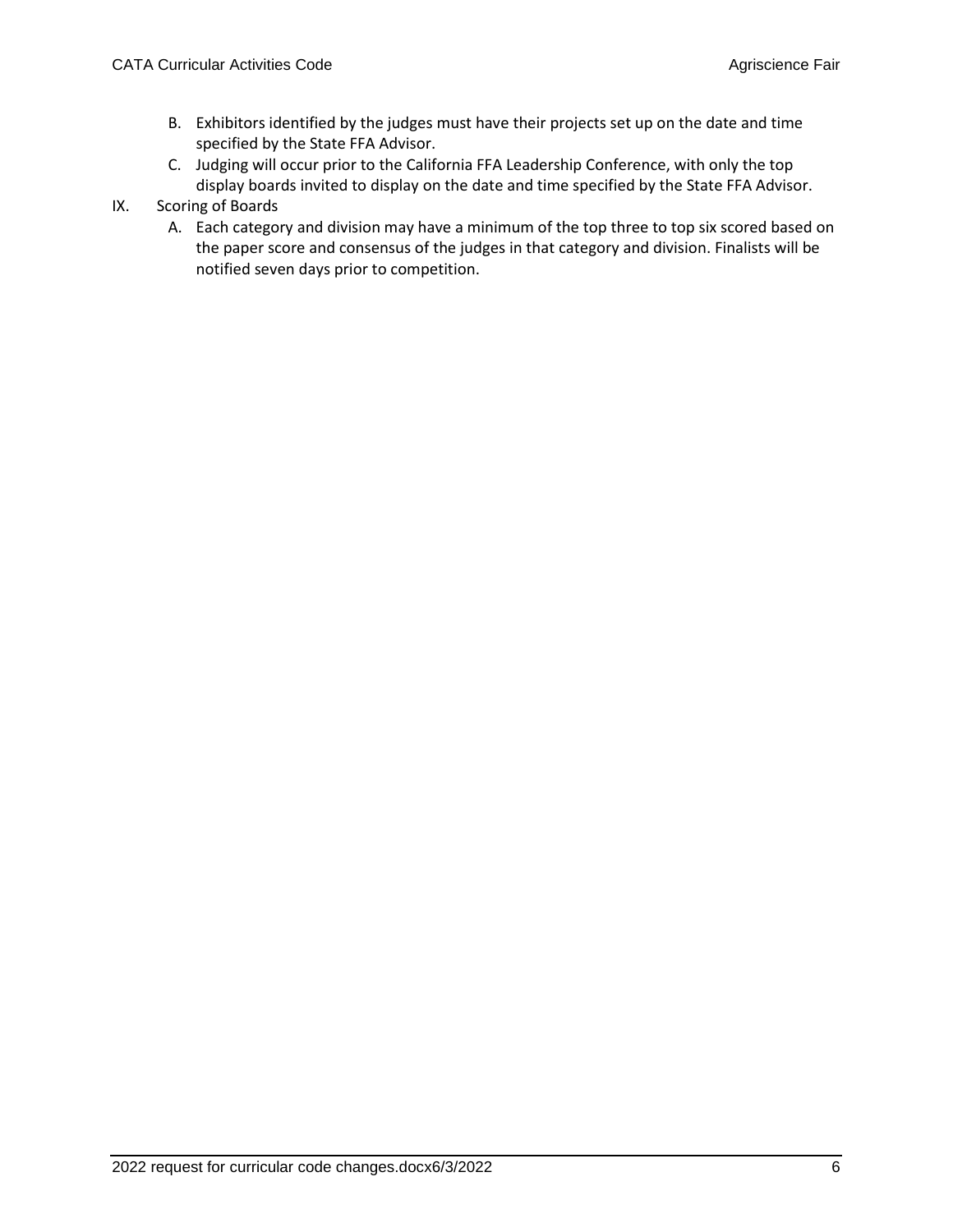## **Exhibit Score Sheet**

|                                     |                                                                                                                                                | Project # ____________ Project Category: ____________ Division (circle one): Novice          | Advanced        |  |
|-------------------------------------|------------------------------------------------------------------------------------------------------------------------------------------------|----------------------------------------------------------------------------------------------|-----------------|--|
|                                     |                                                                                                                                                |                                                                                              |                 |  |
| Project Title:                      |                                                                                                                                                |                                                                                              |                 |  |
| Criteria Pts. Poss. Score           |                                                                                                                                                |                                                                                              |                 |  |
| <b>Creative Ability (15 points)</b> |                                                                                                                                                |                                                                                              | Possible Earned |  |
|                                     | Display captures the attention with appropriate colors, graphics, props etc.<br>(Penalty for live animals or hazardous substances = 20 points) |                                                                                              | 5               |  |
| grammar.                            |                                                                                                                                                | Display components are legible and well written, with no errors in spelling, punctuation, or | 5               |  |
|                                     | A field book is present and raw data is recorded in an appropriate manner.                                                                     |                                                                                              | 5               |  |
|                                     | Scientific Thought / Goal (15 points)                                                                                                          |                                                                                              |                 |  |
|                                     | The research questions or hypothesis are explicitly stated.                                                                                    |                                                                                              | 4               |  |
| on treatments and replication.      |                                                                                                                                                | Materials and methods describe the design of the study or experiment including information   | 5               |  |
|                                     |                                                                                                                                                | The findings are clearly presented using tables and graphs to summarize data as appropriate. | 3               |  |
|                                     | The conclusions explain the significance of the findings.                                                                                      |                                                                                              | 3               |  |
|                                     | Thoroughness / Clarity (15 points)                                                                                                             |                                                                                              |                 |  |
|                                     | objectives, methods and materials, findings, and conclusions.                                                                                  | All the sections of the paper are reflected in the display board: introduction, purpose and  | 5               |  |
|                                     | Overall impact of display: unity, completeness.                                                                                                |                                                                                              | 10              |  |
| Skill (5 points)                    |                                                                                                                                                |                                                                                              |                 |  |
| findings.                           |                                                                                                                                                | Points for exceptional: idea, difficulty, complexity, quality of execution, significance of  | 5               |  |
|                                     |                                                                                                                                                | <b>Total Score Exhibit</b>                                                                   | 50              |  |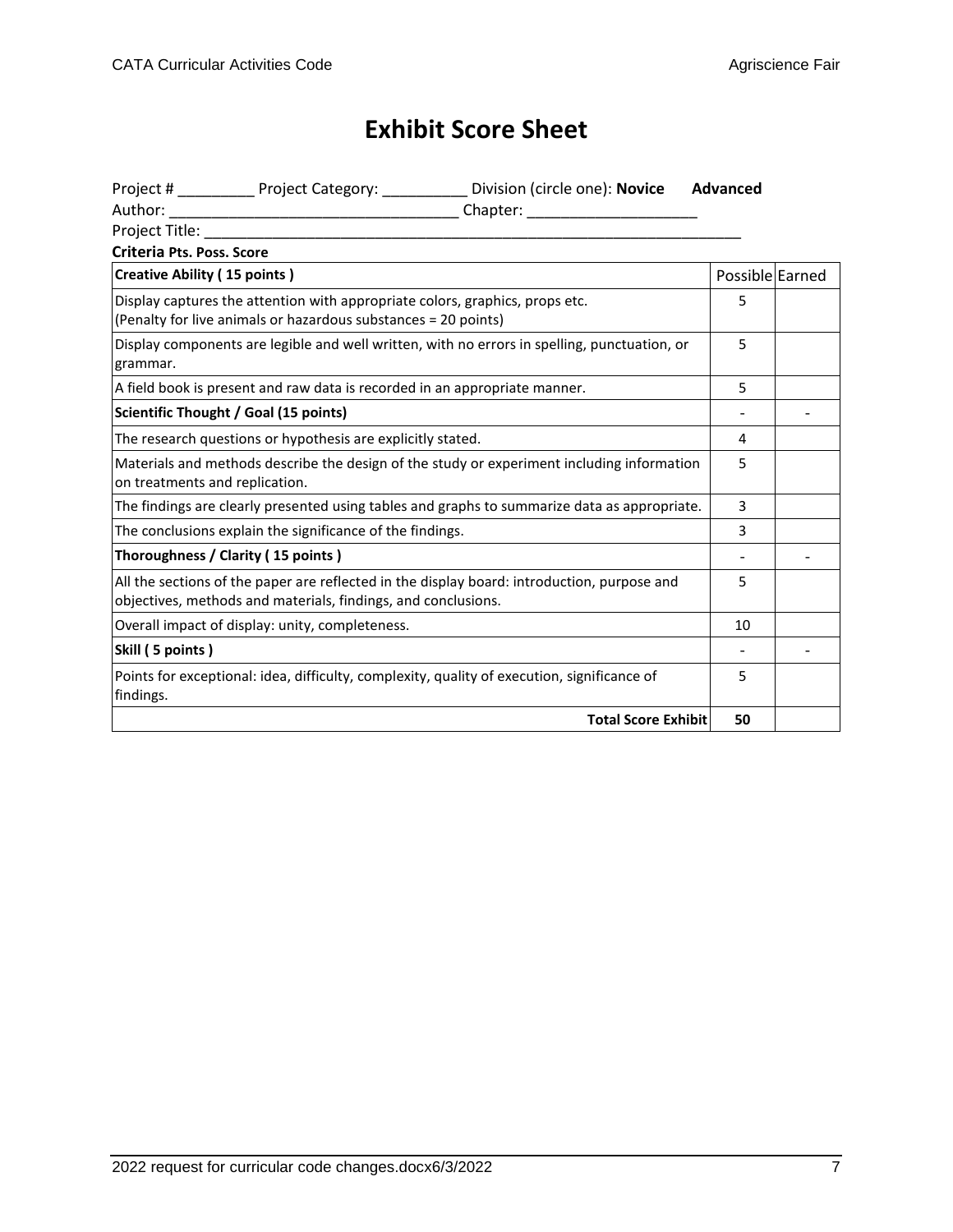X. Research Paper

[\(https://ffa.app.box.com/s/cf4o9ys85ieer7z5xqcjn17raji0tvgp/file/289991270987\)](https://ffa.app.box.com/s/cf4o9ys85ieer7z5xqcjn17raji0tvgp/file/289991270987)

- A. Research papers are to be typed, double spaced and recommended  $3 12$  pages in length but not to exceed 15 pages, no smaller than a 12-point font and not less than a 1-inch margin. The 15-page research paper will include Parts 1-6.
- B. After page 15 the score will discontinue scoring.
- C. A "Statement of Originality" signed by the student(s) and ag teacher(s) responsible must be submitted along with the research paper as an addendum.
- D. It is recommended that at least two judges be provided for each category to judge the exhibits in a timely fashion.
- E. It is suggested that qualifying contests be conducted in each Region, however, all interested participants may compete at the State FFA Agriscience Fair competition.
- F. An electronic copy must be received by the contest coordinator 30 days prior to the fair or the project will be disqualified. No exceptions.
- G. Cover page should include the following in the bottom right corner:
	- Name of person(s) responsible for developing project
		- Chapter Name
		- Category Name Entered
	- Division Entered (Division I, II, III, IV, V, VI)

Failure to include the above will result in disqualification.

- H. The research paper must be arranged using the American Psychological Association (APA) citation and format style using the Online Writing Lab (OWL) at Purdue University as a reference. (This portion including parts 1-7 applies to divisions 3-6 only) Part 1 - Introduction
	- Why is the topic important to the agriculture industry?
	- What problem does the investigation solve for agriculture?
	- Literature review clearly details what information currently exists concerning the research project. References support information and are properly cited.

#### Part 2 - Materials and Methods

- Written in third person
- Encompasses all material required.
- Statistical procedures are included in this section.

#### Part 3 - Hypotheses/Anticipated Results

▪ Clearly states the hypothesis and/or anticipated results

#### Part 4 - Results

- Trends and relationships are clearly addressed; no conclusions are stated in this area.
- Data that can stand alone in the form of tables and/or figures are included.

#### Part 5 - Discussion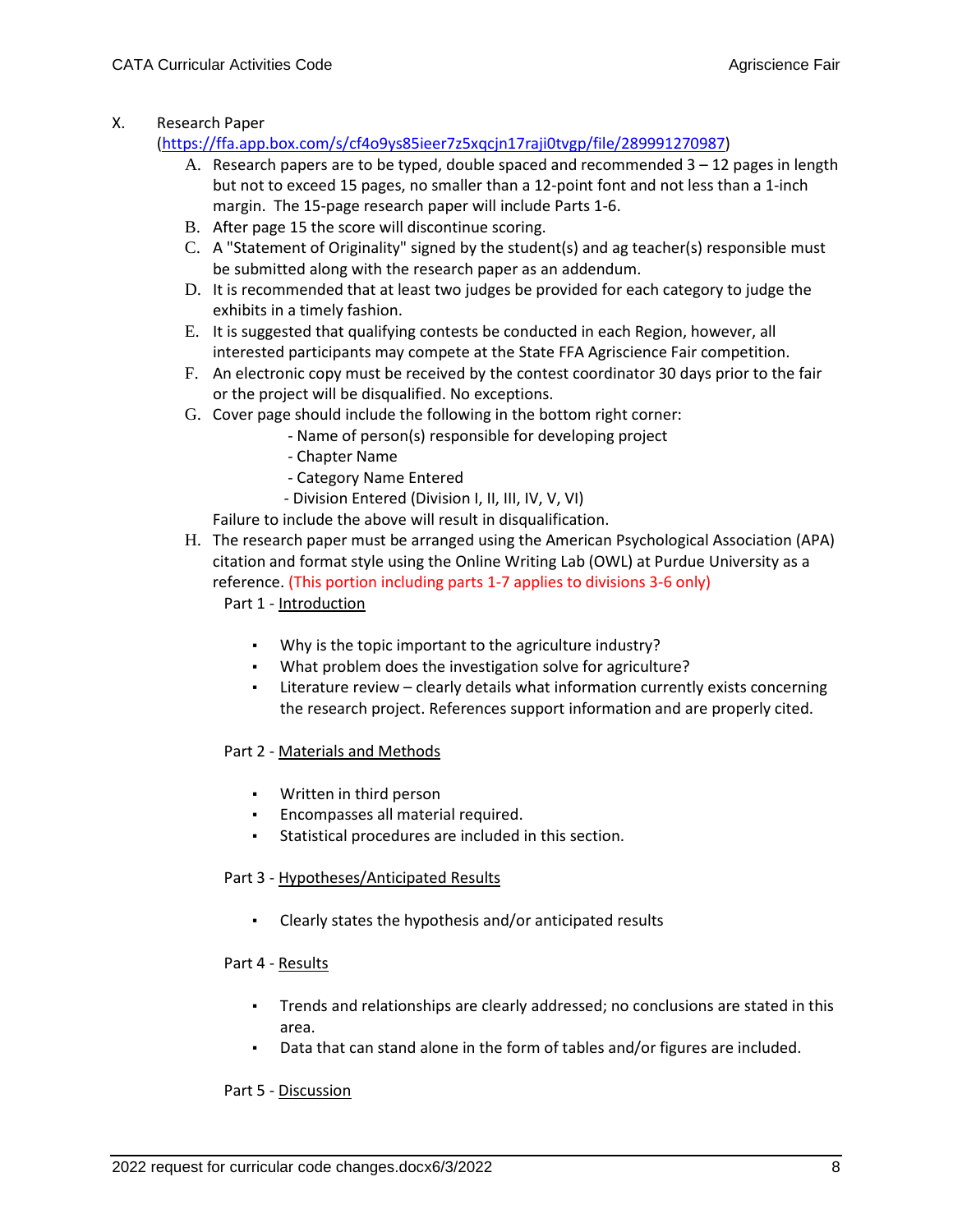▪ How did your results relate to the literature review (other's work) section?

### Part 6 - References

- List of references cited in the research paper.
- The research paper must be arranged using the American Psychological Association (APA) citation and format style using the Online Writing Lab (OWL) at Purdue University as a reference.

## Part 7 - Acknowledgements

- Detailed list or paragraph is included acknowledging anyone who assisted with ANY aspect of the project and how they helped.
- I. Plagiarism An agriscience fair project must be the result of a student's own effort and ability. However, in securing information such as direct quotes or phrases, specific dates, figures or other materials, that information must be marked and identified appropriately. Non-compliance represents plagiarism and will automatically disqualify a participant.

Student researcher(s) may not:

- In any way falsify a permission form, scientific paper or display.
- Use another person's results or thoughts as their own even with the permission of this person. This includes work done by a family member or a mentor.
- Use information or data obtained from the internet without proper citation.
- Re-enter a project with only minor changes.

## **California FFA Agriscience Research Paper Score Sheet**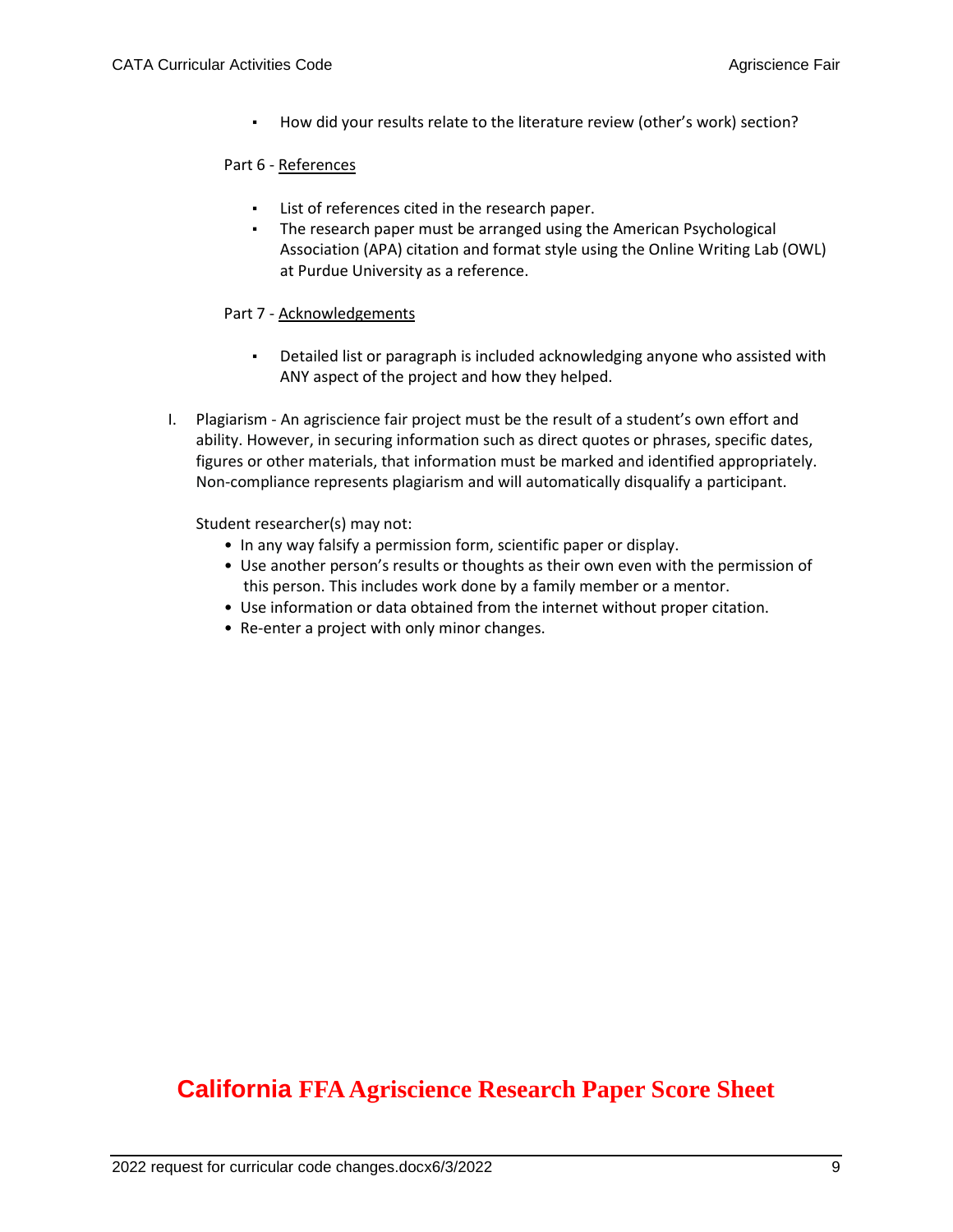| Project #              | <b>Example 2018</b> Author:                                  |                                                    |                                                 |                                  |                                |
|------------------------|--------------------------------------------------------------|----------------------------------------------------|-------------------------------------------------|----------------------------------|--------------------------------|
| Project Title:         |                                                              |                                                    |                                                 |                                  |                                |
| <b>Area</b>            | <b>High Point</b>                                            | <b>Medium Point</b>                                | <b>Low Points</b>                               | <b>Points</b>                    | <b>Points</b>                  |
|                        | 15-11 points                                                 | 10-6 points                                        | 5-1 points                                      | <b>Possible</b>                  | <b>Earned</b>                  |
| <b>Importance</b>      | The importance includes a                                    | The importance includes a                          | The importance includes a                       | 15                               |                                |
|                        | one paragraph answer for                                     | one paragraph answer for                           | one paragraph answer for                        |                                  |                                |
|                        | each question that clearly                                   | each question that                                 | each question that poorly                       |                                  |                                |
|                        | answers:                                                     | vaguely answers:                                   | answers:                                        |                                  |                                |
|                        | Why is the topic important                                   | Why is the topic                                   | Why is the topic                                |                                  |                                |
|                        | to the agriculture industry?                                 | important to the                                   | important to the                                |                                  |                                |
|                        | What problem does the                                        | agriculture industry?                              | agriculture industry?                           |                                  |                                |
|                        | investigation solve for                                      | What problem does the                              | What problem does the                           |                                  |                                |
|                        | agriculture?                                                 | investigation solve for                            | investigation solve for                         |                                  |                                |
|                        |                                                              | agriculture?                                       | agriculture?                                    |                                  |                                |
| Area                   | <b>High Point</b>                                            | <b>Medium Point</b>                                | <b>Low Points</b>                               | <b>Points</b>                    | <b>Points</b>                  |
|                        | 15-11 points                                                 | 10-6 points                                        | 5-1 points                                      | <b>Possible</b>                  | <b>Earned</b>                  |
| <b>Other's Work</b>    | Clearly details what                                         | Poorly details what                                | Does not detail what                            | 15                               |                                |
|                        | information currently                                        | information currently                              | information currently                           |                                  |                                |
|                        | exists concerning the                                        | exists concerning the                              | exists concerning the                           |                                  |                                |
|                        | research project.                                            | research project.                                  | research project.                               |                                  |                                |
|                        | Reference where the                                          | Reference where the                                | Reference where the                             |                                  |                                |
|                        | information was found                                        | information was found                              | information was found                           |                                  |                                |
|                        | (website, book, article,                                     | (website, book, article,                           | (website, book, article,                        |                                  |                                |
|                        | etc.,) is listed, then a                                     | etc.,) is listed, then a                           | etc.,) is listed, then a                        |                                  |                                |
|                        | paragraph written by the                                     | paragraph written by the                           | paragraph written by the                        |                                  |                                |
|                        | student researcher(s)                                        | student researcher(s)                              | student researcher(s)                           |                                  |                                |
|                        | clearly describing the                                       | vaguely describes the                              | poorly describes or is not                      |                                  |                                |
|                        | reference and information                                    | reference and                                      | included on what the                            |                                  |                                |
|                        | it provided for each                                         | information it provided                            | reference says for each                         |                                  |                                |
|                        | publication used.                                            | for each publication used.                         | publication used.                               |                                  |                                |
| <b>Area</b>            | <b>High Point</b>                                            | <b>Medium Point</b>                                | <b>Low Points</b>                               | <b>Points</b>                    | <b>Points</b>                  |
|                        | 10-8 points                                                  | 7-5 points                                         | 4-1 points                                      | <b>Possible</b>                  | <b>Earned</b>                  |
| <b>Materials &amp;</b> | Clearly written to enable                                    | Not written clearly to                             | Written poorly so that                          | 10                               |                                |
| <b>Methods</b>         | others to replicate the                                      | enable others to replicate                         | others cannot replicate                         |                                  |                                |
|                        | study and results. Section                                   | the study and results.                             | the study and results.                          |                                  |                                |
|                        | is written in first person                                   | Section may or may not                             | Section is not written in                       |                                  |                                |
|                        | and encompasses all                                          | be written in first person                         | first person and does not                       |                                  |                                |
|                        | materials required. If used,                                 | and encompasses all                                | encompass all materials                         |                                  |                                |
|                        | the statistical procedures                                   | materials required. The                            | required. The statistical                       |                                  |                                |
|                        | are included. A narration of                                 | statistical procedures are                         | procedures are not                              |                                  |                                |
|                        | the steps taken to                                           | included but are unclear.                          | included. Steps taken to                        |                                  |                                |
|                        | complete the experiment is                                   | A narration of the steps                           | complete the experiment                         |                                  |                                |
|                        | included.                                                    | taken to complete the                              | are listed.                                     |                                  |                                |
|                        |                                                              | experiment is included.                            |                                                 |                                  |                                |
| Area                   | <b>High Point</b>                                            | <b>Medium Point</b>                                | <b>Low Points</b>                               | <b>Points</b>                    | <b>Points</b>                  |
|                        | 5-4 points                                                   | 3-2 points                                         | 1-0 points                                      | <b>Possible</b>                  | <b>Earned</b>                  |
| Hypothesis/            | Student researcher(s)                                        | Student researcher(s)                              | Student researcher(s) do                        | 5.                               |                                |
| <b>Anticipated</b>     | clearly state the hypothesis                                 | vaguely state the                                  | not state or poorly state                       |                                  |                                |
| <b>Results</b>         | and/or anticipated results.                                  | hypothesis and/or                                  | the hypothesis and/or                           |                                  |                                |
|                        |                                                              | anticipated results.                               | anticipated results.                            |                                  |                                |
| <b>Area</b>            | <b>High Point</b>                                            | <b>Medium Point</b>                                | <b>Low Points</b><br>6-0 points                 | <b>Points</b><br><b>Possible</b> | <b>Points</b><br><b>Earned</b> |
|                        |                                                              |                                                    |                                                 |                                  |                                |
|                        | 20-14 points                                                 | 13-7 points                                        |                                                 |                                  |                                |
| <b>Results</b>         | Written results of the                                       | Written results of the                             | Written results of the                          | 20                               |                                |
|                        | project are summarized.                                      | project are incompletely                           | project are poorly                              |                                  |                                |
|                        | <b>Trends and relationships</b><br>are clearly addressed. No | summarized. Trends and<br>relationships are vague. | summarized. Trends and<br>relationships are not |                                  |                                |

## **Division 1-2**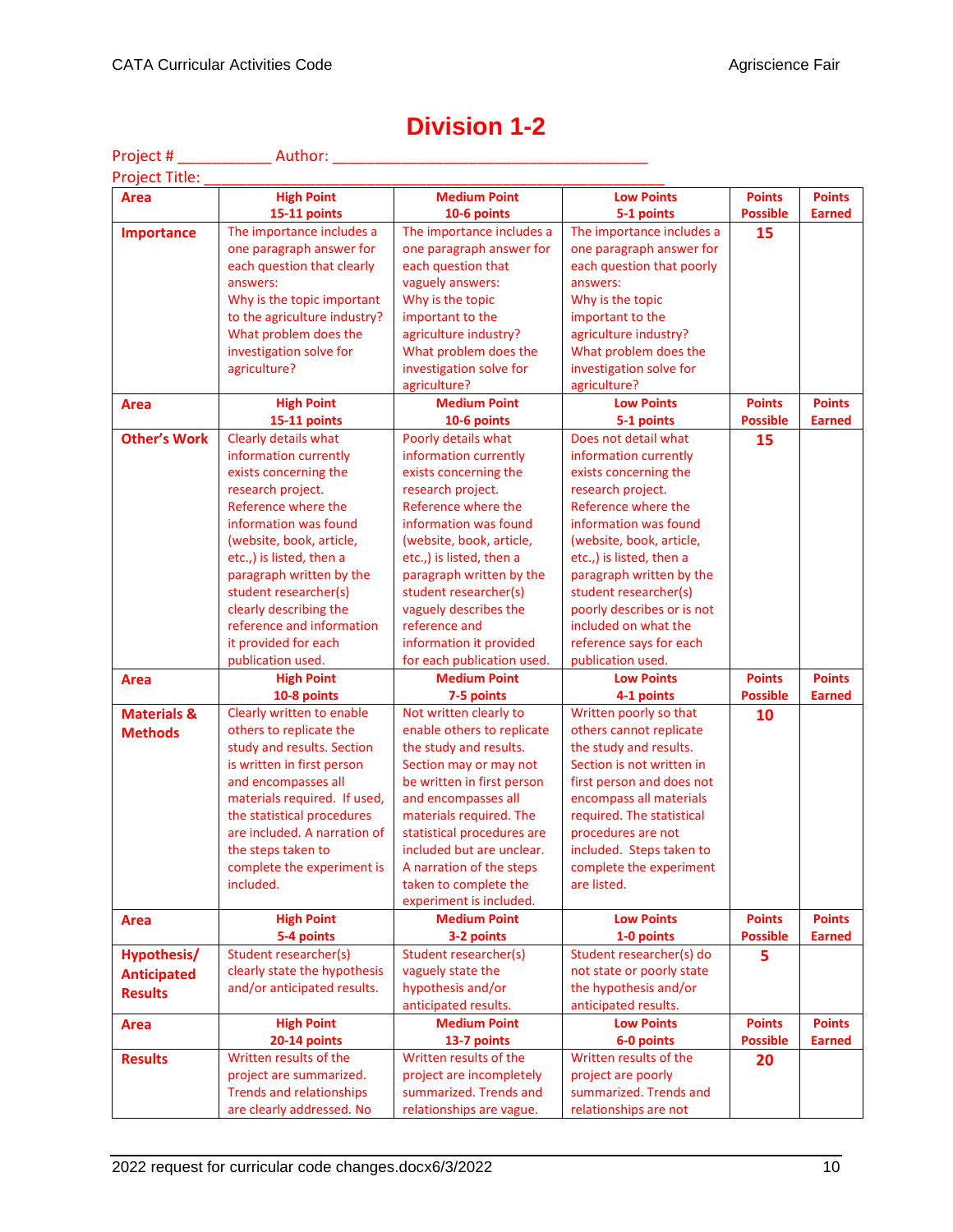|                     | conclusions are made in                   | No conclusions are made            | addressed. Data is not                               |                 |               |
|---------------------|-------------------------------------------|------------------------------------|------------------------------------------------------|-----------------|---------------|
|                     | this section. Data that can               | in this section. Data that         | appropriately included as                            |                 |               |
|                     | stand alone in the form of                | can stand alone in the             | tables and figures.                                  |                 |               |
|                     | tables and/or figures are                 | form of the table and/or           |                                                      |                 |               |
|                     | included.                                 | figures are sometimes              |                                                      |                 |               |
|                     |                                           | included.                          |                                                      |                 |               |
| <b>Area</b>         | <b>High Point</b>                         | <b>Medium Point</b>                | <b>Low Points</b>                                    | <b>Points</b>   | <b>Points</b> |
|                     | 10-8 points                               | 7-5 points                         | 4-1 points                                           | <b>Possible</b> | <b>Earned</b> |
| <b>Discussion</b>   | The discussion includes                   | The discussion includes            | The discussion poorly                                | 10              |               |
|                     | clear, detailed answers for               | vague answers for each             | answers each question:                               |                 |               |
|                     | each question:                            | question:                          | What do the results of the                           |                 |               |
|                     | What do the results of the                | What do the results of             | study mean?                                          |                 |               |
|                     | study mean?                               | the study mean?                    | How are they related to                              |                 |               |
|                     | How are they related to                   | How are they related to            | what others found in the                             |                 |               |
|                     | what others found in the                  | what others found in the           | "Other's Work" section?                              |                 |               |
|                     | "Other's Work" section.                   | "Other's Work" section?            |                                                      |                 |               |
| Area                | <b>High Point</b>                         | <b>Medium Point</b>                | <b>Low Points</b>                                    | <b>Points</b>   | <b>Points</b> |
|                     | 10-8 points                               | 7-5 points                         | 4-1 points                                           | <b>Possible</b> | <b>Earned</b> |
| <b>Conclusion</b>   | The conclusion clearly                    | The conclusion vaguely             | The conclusion poorly                                | 10              |               |
|                     | states what should be done                | states what should be              | states what should be                                |                 |               |
|                     | and/or changed as a result                | done and/or changed as a           | done and/or changed as a                             |                 |               |
|                     | of the research. Clearly                  | result of the research. The        | result of the research. The                          |                 |               |
|                     | states what the next steps                | next steps for research            | next steps for research                              |                 |               |
|                     | are to continue the                       | are unclear.                       | are not included.                                    |                 |               |
|                     | research.                                 |                                    |                                                      |                 |               |
| <b>Area</b>         | <b>High Point</b>                         | <b>Medium Point</b>                | <b>Low Points</b>                                    | <b>Points</b>   | <b>Points</b> |
|                     | 10-8 points                               | 7-5 points                         | 4-1 points                                           | <b>Possible</b> | <b>Earned</b> |
| <b>Summary</b>      | The summary is two to                     | The summary is two to              | The summary is two to                                | 10              |               |
|                     | three paragraphs                          | three paragraphs vaguely           | three paragraphs that                                |                 |               |
|                     | describing the study                      | describing the study               | poorly describes the study                           |                 |               |
|                     | conducted. Describes why                  | conducted. Vaguely                 | conducted. Why the                                   |                 |               |
|                     | the student researcher(s)                 | describes why the student          | student researcher(s)                                |                 |               |
|                     | chose to conduct the                      | researcher(s) chose to             | chose to conduct the                                 |                 |               |
|                     | study, why the study is                   | conduct the study, why             | study, why the study is                              |                 |               |
|                     | important to the                          | the study is important to          | important to the                                     |                 |               |
|                     | agriculture industry, how                 | the agriculture industry,          | agriculture industry, how                            |                 |               |
|                     | the study was conducted,                  | how the study was                  | the study was conducted,                             |                 |               |
|                     | what was found by                         | conducted, what was                | what was found by                                    |                 |               |
|                     | conducting the study and                  | found by conducting the            | conducting the study and                             |                 |               |
|                     | how the results apply                     | study and how the results          | how the results apply                                |                 |               |
|                     | within the agriculture                    | apply within the                   | within the agriculture                               |                 |               |
|                     | industry.                                 | agriculture industry.              | industry is unclear.                                 |                 |               |
| <b>Area</b>         | <b>High Point</b>                         | <b>Medium Point</b>                | <b>Low Points</b>                                    | <b>Points</b>   | <b>Points</b> |
|                     | 3 points<br>Detailed list or paragraph is | 2 points<br>A list or paragraph is | 1 points                                             | <b>Possible</b> | <b>Earned</b> |
| <b>Acknowledge</b>  | included acknowledging                    | included acknowledging             | A list or paragraph is not<br>included acknowledging | 3               |               |
| ments               | anyone who assisted with                  | anyone who assisted with           | anyone who assisted with                             |                 |               |
|                     | any aspect of the project                 | any aspect of the project.         | any aspect of the project                            |                 |               |
|                     | and how they helped.                      |                                    | and how they helped.                                 |                 |               |
| <b>Area</b>         | <b>High Point</b>                         | <b>Medium Point</b>                | <b>Low Points</b>                                    | <b>Points</b>   | <b>Points</b> |
|                     | 2 points                                  | 1 points                           | 0 points                                             | <b>Possible</b> | <b>Earned</b> |
| <b>Spelling/Gra</b> | APA or MLA citation style                 | APA or MLA citation style          | <b>APA or MLA citation style</b>                     | $\overline{2}$  |               |
| mmar                | writing is used throughout                | writing is used. Student           | writing is not used.                                 |                 |               |
|                     | the report. Student                       | researcher(s) use                  | Student researcher(s) do                             |                 |               |
|                     | researcher(s) use complete                | complete sentences;                | not use complete                                     |                 |               |
|                     | sentences; no spelling or                 | minor spelling or                  | sentences; excessive                                 |                 |               |
|                     | grammar errors present.                   | grammar errors present.            | spelling or grammar                                  |                 |               |
|                     |                                           |                                    | errors are present.                                  |                 |               |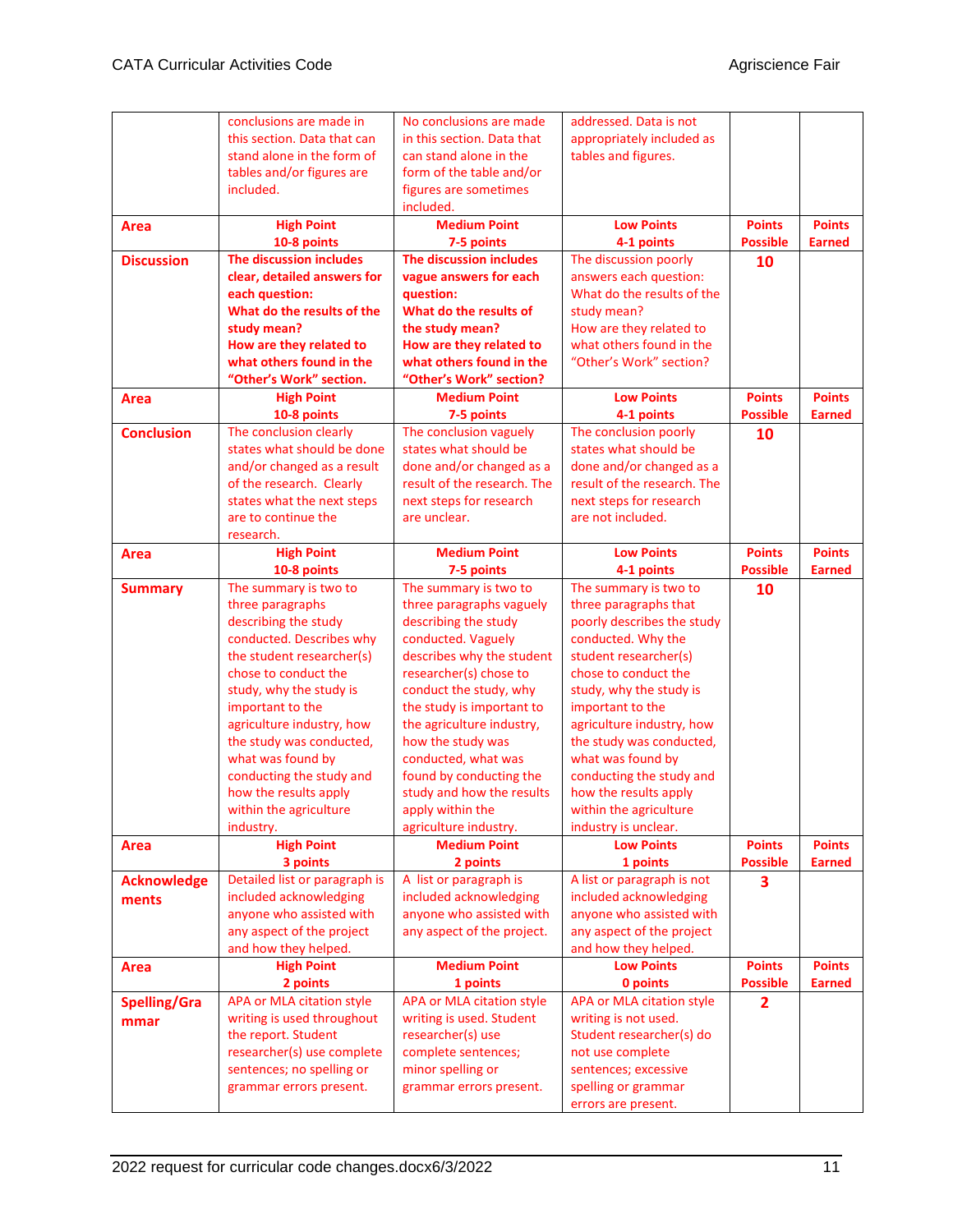## **California FFA Agriscience Research Paper Score Sheet**

## **Division 3-6**

| Project #              | Author:                                               |                                                  |                                                     |                 |               |
|------------------------|-------------------------------------------------------|--------------------------------------------------|-----------------------------------------------------|-----------------|---------------|
| Project Title:         |                                                       |                                                  |                                                     |                 |               |
| Area                   | <b>High Point</b>                                     | <b>Medium Point</b>                              | <b>Low Points</b>                                   | <b>Points</b>   | <b>Points</b> |
|                        | 3 points                                              | 2 points                                         | 1 points                                            | <b>Possible</b> | Earned        |
| <b>Abstract</b>        | Abstract is brief and                                 | Abstract describes the                           | Abstract poorly describes                           | 3               |               |
|                        | concisely describes the                               | purpose, methods, results                        | the purpose, methods,                               |                 |               |
|                        | purpose, methods, results                             | and conclusions. Abstract                        | results and conclusions.                            |                 |               |
|                        | and conclusions. Abstract                             | does not include cited                           | Abstract includes cited                             |                 |               |
|                        | does not include cited                                | references. Abstract is                          | references. Abstract is                             |                 |               |
|                        | references. Abstract is no                            | longer than one page.                            | longer than one page.                               |                 |               |
|                        | longer than one page.                                 | Arrangement makes the                            | Arrangement makes the                               |                 |               |
|                        | Arrangement makes the                                 | purpose, procedure,                              | purpose, procedure,                                 |                 |               |
|                        | purpose, procedure,                                   | results and conclusions                          | results and conclusions                             |                 |               |
|                        | results and conclusions                               | vague.                                           | unclear                                             |                 |               |
|                        | clear.                                                |                                                  |                                                     |                 |               |
| Area                   | <b>High Point</b>                                     | <b>Medium Point</b>                              | <b>Low Points</b>                                   | <b>Points</b>   | <b>Points</b> |
|                        | 10-8 points                                           | 7-5 points                                       | 4-1 points                                          | <b>Possible</b> | Earned        |
| Introduction           | Introduction answers the                              | Introduction answers the                         | Introduction does not                               | 10              |               |
|                        | question "Why was the                                 | question "Why was the                            | answer the question                                 |                 |               |
|                        | work done?" It clearly                                | work done?" It vaguely                           | "Why was the work                                   |                 |               |
|                        | states the problem that                               | states the problem that                          | done?" It does not state                            |                 |               |
|                        | justifies conducting the                              | justifies conducting the                         | the problem that justifies                          |                 |               |
|                        | research, the purpose of                              | research, the purpose of                         | conducting the research,                            |                 |               |
|                        | the research, its impact on                           | the research, its impact                         | the purpose of the                                  |                 |               |
|                        | agriculture, the findings of                          | on agriculture, the                              | research, its impact on                             |                 |               |
|                        | earlier work and the                                  | findings of earlier work                         | agriculture, the findings                           |                 |               |
|                        | general approach and                                  | and the general approach                         | of earlier work and the                             |                 |               |
|                        | objectives.                                           | and objectives.                                  | general approach and                                |                 |               |
|                        |                                                       |                                                  | objectives.                                         |                 |               |
| Literature             | The literature review                                 | The literature review                            | The Literature review                               | 10              |               |
| <b>Review</b>          | details what information                              | poorly details what                              | does not detail what                                |                 |               |
|                        | currently exists concerning                           | information currently                            | information currently                               |                 |               |
|                        | the research project. The                             | exists concerning the                            | exists concerning the                               |                 |               |
|                        | information includes                                  | research project. The                            | research project. There is                          |                 |               |
|                        | materials used in the                                 | information may or may                           | no information included                             |                 |               |
|                        | research and material cited                           | not include materials                            | or it does not reference                            |                 |               |
|                        | such as articles about                                | used in the research.                            | materials used in the                               |                 |               |
|                        | similar studies, similar                              | Some materials cited                             | research. No information                            |                 |               |
|                        | research methods, history<br>of the research area and | includes articles about                          | cited such as articles                              |                 |               |
|                        | other items that support                              | similar studies, similar<br>research methods and | about similar studies,<br>similar research methods, |                 |               |
|                        | the current knowledge                                 | history of the research                          | or history of the research                          |                 |               |
|                        | base for the topic and how                            | area. How the project                            | area. How the project                               |                 |               |
|                        | the project might                                     | might complement                                 | might complement                                    |                 |               |
|                        | complement existing                                   | existing information is not                      | existing information is not                         |                 |               |
|                        | information.                                          | clear.                                           | clear.                                              |                 |               |
| Area                   | <b>High Point</b>                                     | <b>Medium Point</b>                              | <b>Low Points</b>                                   | <b>Points</b>   | <b>Points</b> |
|                        | 15-11 points                                          | 10-6 points                                      | 5-1 points                                          | <b>Possible</b> | Earned        |
| <b>Materials &amp;</b> | Clearly written to enable                             | Not written clearly to                           | Written poorly so others                            | 15              |               |
| <b>Methods</b>         | others to replicate the                               | enable others to replicate                       | cannot replicate the study                          |                 |               |
|                        | study and results. Section                            | the study and results.                           | and results. Section is not                         |                 |               |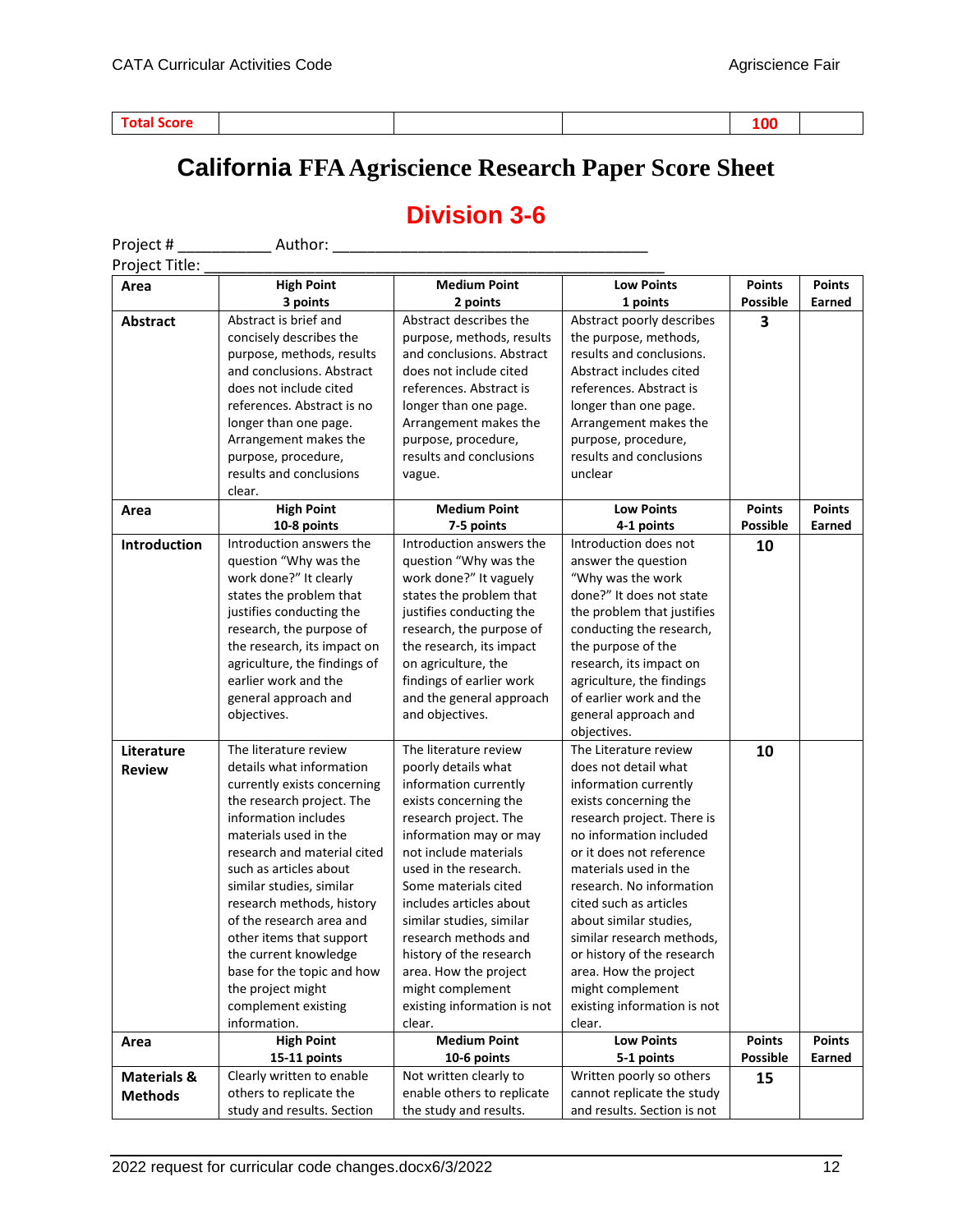|                         | is written in third person,   | Section may or may not      | written in third person,                   |                 |               |
|-------------------------|-------------------------------|-----------------------------|--------------------------------------------|-----------------|---------------|
|                         | encompasses all materials     | be written in third person, | does not encompass all                     |                 |               |
|                         | required, states the          | encompasses all materials   | materials required for the                 |                 |               |
|                         | hypothesis/research           | required, states the        | research and                               |                 |               |
|                         | questions and explains the    | hypothesis/research         | hypothesis/research                        |                 |               |
|                         | study design. If used, the    | questions and explains      | questions is not stated.                   |                 |               |
|                         |                               |                             |                                            |                 |               |
|                         | statistical procedures are    | the study design. The       | The statistical procedures                 |                 |               |
|                         | included.                     | statistical procedures are  | are not included.                          |                 |               |
|                         |                               | included but are unclear    |                                            |                 |               |
| Area                    | <b>High Point</b>             | <b>Medium Point</b>         | <b>Low Points</b>                          | <b>Points</b>   | <b>Points</b> |
|                         | 20-14 points                  | 13-7 points                 | 6-0 points                                 | <b>Possible</b> | Earned        |
| <b>Results</b>          | Written results of the        | Written results of the      | Written results of the                     | 20              |               |
|                         |                               |                             |                                            |                 |               |
|                         | project are summarized.       | project are incompletely    | project are poorly                         |                 |               |
|                         | Trends and relationships      | summarized. Trends and      | summarized. Trends and                     |                 |               |
|                         | are clearly addressed. No     | relationships are vague.    | relationships are not                      |                 |               |
|                         | conclusions are made in       | No conclusions are made     | addressed. Data is not                     |                 |               |
|                         | this section. Data that can   | in this section. Data that  | appropriately included as                  |                 |               |
|                         | stand alone in the form of    | can stand alone in the      | tables and figures.                        |                 |               |
|                         | tables and/or figures are     | form of tables and/or       |                                            |                 |               |
|                         | included.                     | figures are sometimes       |                                            |                 |               |
|                         |                               |                             |                                            |                 |               |
|                         |                               | included.                   |                                            |                 |               |
| Area                    | <b>High Point</b>             | <b>Medium Point</b>         | <b>Low Points</b>                          | <b>Points</b>   | <b>Points</b> |
|                         | 20-14 points                  | 13-7 points                 | 6-0 points                                 | <b>Possible</b> | Earned        |
| <b>Discussion &amp;</b> | Brief recap of the results is | Brief recap of the results  | No recap of the results is                 | 20              |               |
| <b>Conclusions</b>      | included and shows how        | is included and shows       | included or poorly shows                   |                 |               |
|                         | they were the foundation      | how they were the           | how they were the                          |                 |               |
|                         | of the study. Sound           | foundation of the study.    | foundation for the study.                  |                 |               |
|                         | reasoning is shown that       | Unsound reasoning is        | Conclusions are not based                  |                 |               |
|                         | conclusions are based on      | shown that conclusions      | on results, previous                       |                 |               |
|                         |                               |                             | literature and do not                      |                 |               |
|                         |                               |                             |                                            |                 |               |
|                         | results, incorporates         | are based on results,       |                                            |                 |               |
|                         | previous literature and       | vaguely incorporates        | relate directly to the                     |                 |               |
|                         | relates directly to the       | previous literature and     | hypothesis. Discussion                     |                 |               |
|                         | hypothesis. Discussion        | partially relates to the    | poorly refers/references                   |                 |               |
|                         | refers/references to facts    | hypothesis. Discussion      | to facts and figures in the                |                 |               |
|                         |                               |                             |                                            |                 |               |
|                         | and figures in results        | refers/references to facts  | results section and does                   |                 |               |
|                         | section and provides          | and figures in results      | not provide                                |                 |               |
|                         | recommendations for           | section and provides        | recommendations for                        |                 |               |
|                         | practice, future research     | recommendations for         | practice, future research                  |                 |               |
|                         | and the impact on the         | practice, future research   | and does not illustrate the                |                 |               |
|                         | agriculture industry          | and the impact on the       | impact on the agriculture                  |                 |               |
|                         |                               | agriculture industry        | industry.                                  |                 |               |
| Area                    | <b>High Point</b>             | <b>Medium Point</b>         | <b>Low Points</b>                          | <b>Points</b>   | <b>Points</b> |
|                         | 2 points                      | 1 points                    | 0 points                                   | <b>Possible</b> | Earned        |
|                         |                               |                             |                                            |                 |               |
| Acknowledge             | Detailed list or paragraph is | A list or paragraph is      | A list or paragraph is not                 | $\overline{2}$  |               |
| ments                   | included acknowledging        | included acknowledging      | included acknowledging                     |                 |               |
|                         | anyone who assisted with      | anyone who assisted with    | anyone who assisted with                   |                 |               |
|                         | any aspect of the project     | any aspect of the project.  | any aspect of the project                  |                 |               |
|                         | and how they helped.          |                             | and how they helped.                       |                 |               |
| Area                    | <b>High Point</b>             | <b>Medium Point</b>         | <b>Low Points</b>                          | <b>Points</b>   | <b>Points</b> |
|                         | 10-8 points                   | 7-5 points                  | 4-1 points                                 | <b>Possible</b> | Earned        |
| <b>References</b>       | References contain            | References listed are       | References listed are not                  |                 |               |
|                         |                               | somewhat significant,       | significant, published and                 | 10              |               |
|                         | significant, published and    |                             |                                            |                 |               |
|                         | relevant sources.             | published and relevant      | relevant sources.                          |                 |               |
|                         |                               | sources.                    |                                            |                 |               |
| <b>APA</b>              | APA citation style writing is | APA citation style writing  | APA citation style writing                 | 10              |               |
| Style/Spellin           | used throughout the           | is used. Minor spelling or  | is not used. Excessive                     |                 |               |
| g                       | report. No spelling or        | grammar errors are          | spelling or grammar<br>errors are present. |                 |               |